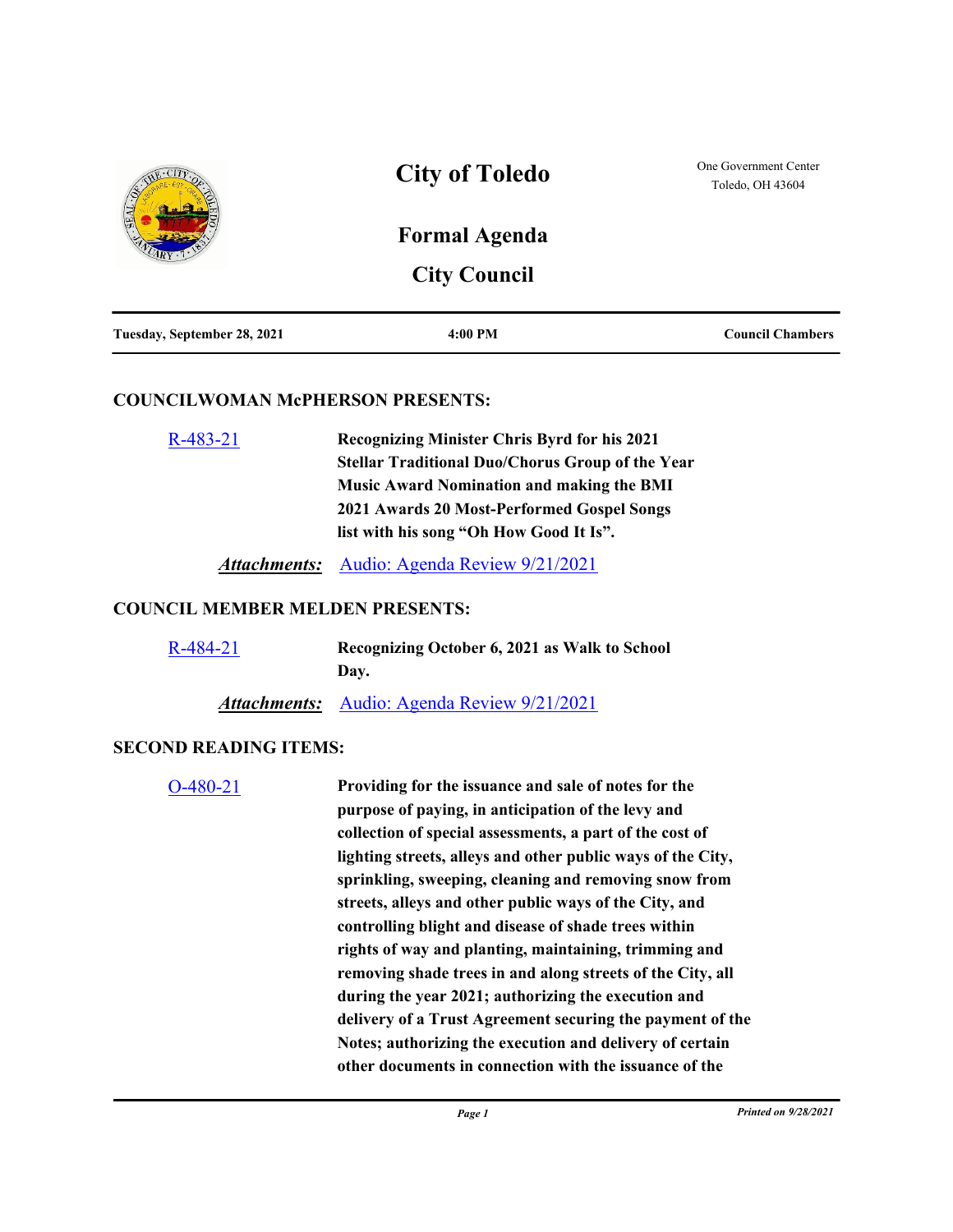| <b>City Council</b> |                                       | <b>Formal Agenda</b>                                                                                                                                                                                                                                                                                                                                                                                                                                                                                                                                                                                                                                                                                                                                                                                                                    | <b>September 28, 2021</b> |
|---------------------|---------------------------------------|-----------------------------------------------------------------------------------------------------------------------------------------------------------------------------------------------------------------------------------------------------------------------------------------------------------------------------------------------------------------------------------------------------------------------------------------------------------------------------------------------------------------------------------------------------------------------------------------------------------------------------------------------------------------------------------------------------------------------------------------------------------------------------------------------------------------------------------------|---------------------------|
|                     |                                       | Notes; and declaring an emergency.                                                                                                                                                                                                                                                                                                                                                                                                                                                                                                                                                                                                                                                                                                                                                                                                      |                           |
| <b>Attachments:</b> |                                       | Audio: Agenda Review 9/7/2021                                                                                                                                                                                                                                                                                                                                                                                                                                                                                                                                                                                                                                                                                                                                                                                                           |                           |
|                     |                                       | Audio: Agenda Review 9/21/2021                                                                                                                                                                                                                                                                                                                                                                                                                                                                                                                                                                                                                                                                                                                                                                                                          |                           |
|                     | <b>Legislative History</b>            |                                                                                                                                                                                                                                                                                                                                                                                                                                                                                                                                                                                                                                                                                                                                                                                                                                         |                           |
|                     | 9/15/21                               | City Council                                                                                                                                                                                                                                                                                                                                                                                                                                                                                                                                                                                                                                                                                                                                                                                                                            | <b>First Reading</b>      |
| $O-481-21$          |                                       | Providing for the issuance and sale of notes in an<br>aggregate principal amount not to exceed \$700,000, in<br>anticipation of the issuance of bonds, to provide funds to<br>pay costs of improving the City's storm water drainage<br>system by constructing a storm water sewer main from an<br>existing main at a point in Central Avenue just west of its<br>intersection with Upton Avenue southwesterly in City<br>streets and easements acquired and to be acquired<br>approximately 1,400 feet to connect to an existing main in<br>ProMedica Parkway; and declaring an emergency.                                                                                                                                                                                                                                             |                           |
| <b>Attachments:</b> |                                       | <b>Fiscal Officer's Certificate</b><br>Audio: Agenda Review 9/7/2021<br>Audio: Agenda Review 9/21/2021                                                                                                                                                                                                                                                                                                                                                                                                                                                                                                                                                                                                                                                                                                                                  |                           |
|                     | <b>Legislative History</b><br>9/15/21 | City Council                                                                                                                                                                                                                                                                                                                                                                                                                                                                                                                                                                                                                                                                                                                                                                                                                            | <b>First Reading</b>      |
| $O-482-21$          |                                       | Providing for the issuance and sale of notes in an<br>aggregate principal amount not to exceed \$8,300,000, in<br>anticipation of the issuance of bonds, to provide funds to<br>pay costs of improving the City's street system, in<br>cooperation with the Department of Transportation of the<br>State of Ohio and otherwise, by improving certain<br>designated streets by constructing, reconstructing and<br>rehabilitating the pavement base, bridges, curbs,<br>drainage improvements, driveway approaches, pedestrian<br>ramps, bicycle paths and sidewalks, widening, realigning,<br>adjusting radius cutbacks, manholes and catch basins,<br>preparing the surface and surfacing and resurfacing, and<br>installing traffic signs, signals and signalization, where<br>necessary, and improving certain designated bridges by |                           |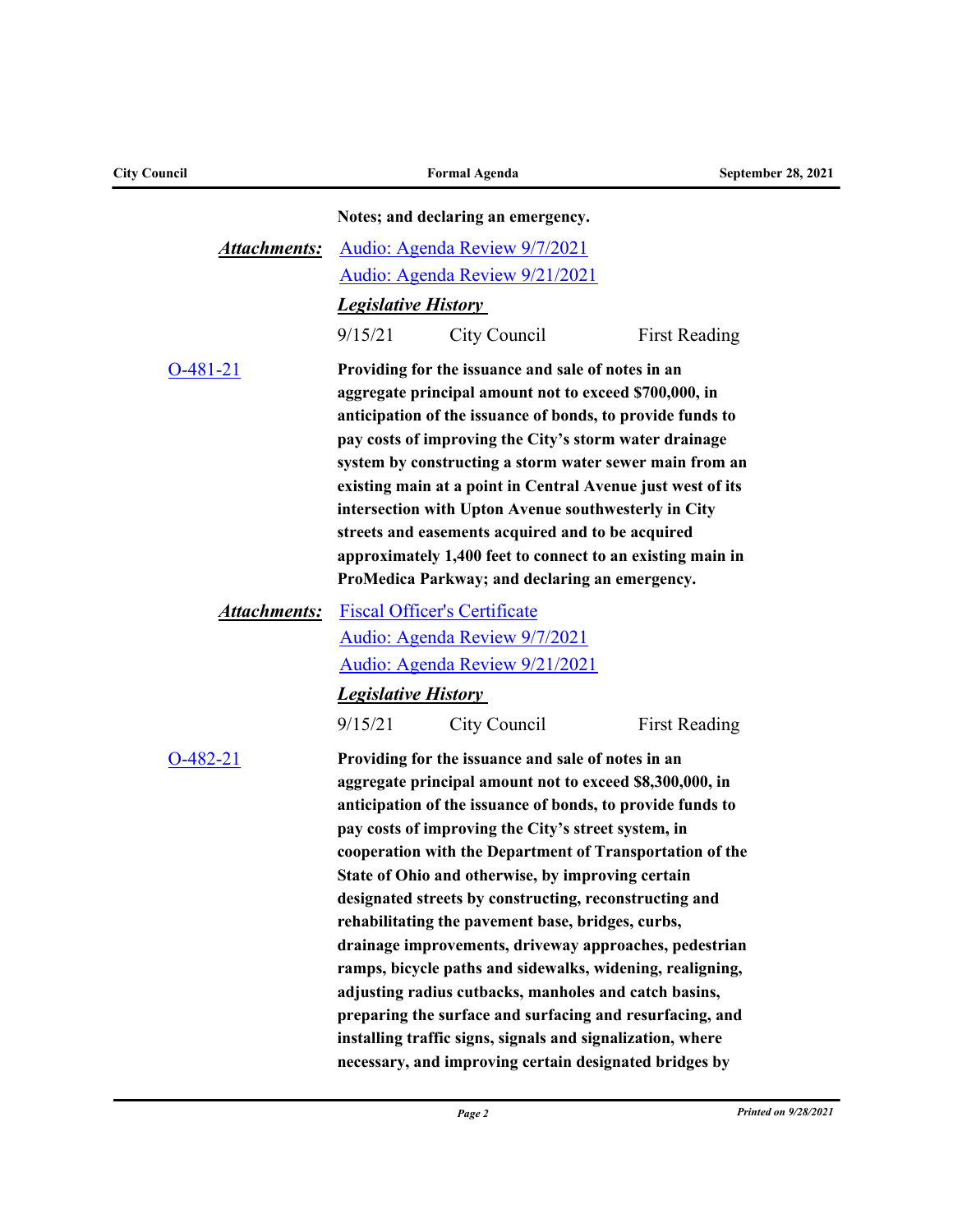| abutments, arches, beams, columns and other structural   |
|----------------------------------------------------------|
| steel components and bridge bearing systems and related  |
| embankments and drainage facilities, restoring and       |
| installing expansion joints, bridge railings and traffic |
| barrier railings and constructing, reconstructing and    |
| rehabilitating the pavement base, curbs, drainage        |
| improvements, driveway approaches, bicycle paths and     |
| sidewalks and surfacing and resurfacing the roadway on   |
| those bridges and approaches to those bridges, where     |
| necessary, in each case together with the necessary      |
| appurtenances and work incidental thereto, and acquiring |

[Fiscal Officer's Certificate](http://toledo.legistar.com/gateway.aspx?M=F&ID=811d52dc-2076-4344-bce9-8f298150433f.pdf) *Attachments:* [Audio: Agenda Review 9/7/2021](http://toledo.granicus.com/player/clip/1273?view_id=1&meta_id=148758&redirect=true) [Audio: Agenda Review 9/21/2021](http://toledo.granicus.com/player/clip/1286?view_id=1&meta_id=150043&redirect=true) *Legislative History* 

9/15/21 City Council First Reading

**real estate and interests in real estate in connection** 

**therewith; and declaring an emergency.**

### **COUNCILWOMAN DR. ADAMS PRESENTS:**

[O-485-21](http://toledo.legistar.com/gateway.aspx?m=l&id=/matter.aspx?key=36869) **Amending the Toledo Municipal Code by enacting a new Section 953.21, Youth Sports, requiring Youth Sports Organizations serving Youth Athletes and utilizing City Parks or facilities or receiving City funding to meet minimum safety requirements; and declaring an emergency.**

*Attachments:* [Audio: Agenda Review 9/21/2021](http://toledo.granicus.com/player/clip/1286?view_id=1&meta_id=150048&redirect=true)

## **COUNCIL MEMBER KOMIVES PRESENTS:**

[R-486-21](http://toledo.legistar.com/gateway.aspx?m=l&id=/matter.aspx?key=36871) **A Resolution asserting Toledo City Council's support of Senate Bill 158, permitting a court to order expungement of the court file of an eviction case upon a motion filed by a tenant, manufactured** 

**constructing, reconstructing, replacing, rehabilitating, restoring and widening bridge decks, supporting piers,**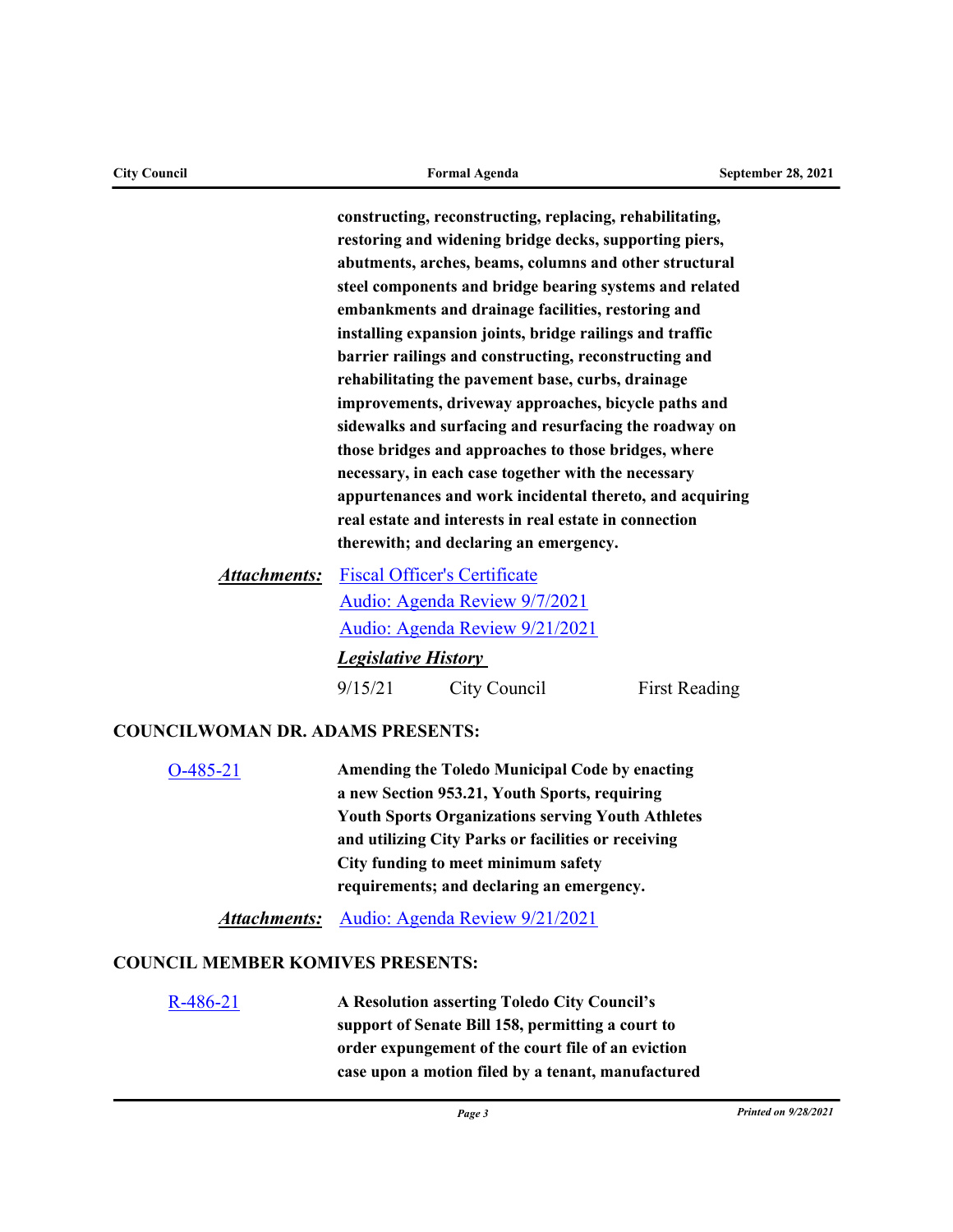| <b>City Council</b>                     | <b>Formal Agenda</b>                                                                                 | <b>September 28, 2021</b> |
|-----------------------------------------|------------------------------------------------------------------------------------------------------|---------------------------|
|                                         | home park resident, or landlord, or upon the                                                         |                           |
|                                         | court's own motion; and declaring an emergency.                                                      |                           |
| <u>Attachments:</u>                     | Audio: Agenda Review 9/21/2021                                                                       |                           |
| <b>DEPARTMENT OF NEIGHBORHOODS:</b>     |                                                                                                      |                           |
| R-487-21                                | <b>Resolution to adopt the Toledo Comprehensive</b>                                                  |                           |
|                                         | <b>Housing Strategy Toledo Together: A Guiding</b>                                                   |                           |
|                                         | Vision & 10-Year Action Plan for Housing, with a                                                     |                           |
|                                         | commitment to ensuring successful<br>implementation of proposed strategies and actions;              |                           |
|                                         | and declaring an emergency.                                                                          |                           |
| <b>Attachments:</b>                     | <b>Schedule A</b>                                                                                    |                           |
|                                         | <b>Schedule B</b>                                                                                    |                           |
|                                         | Audio: Agenda Review 9/21/2021                                                                       |                           |
| <b>DEPARTMENT OF LAW:</b>               |                                                                                                      |                           |
| $O-488-21$                              | <b>Authorizing the Mayor to execute a Sublease</b>                                                   |                           |
|                                         | <b>Renewal Agreement with the Criminal Justice</b>                                                   |                           |
|                                         | <b>Coordinating Council for a portion of city-leased</b>                                             |                           |
|                                         | office space located on the 17th and 3rd floors of<br>One Government Center; making certain findings |                           |
|                                         | thereto; and declaring an emergency.                                                                 |                           |
| <b>Attachments:</b>                     | Audio: Agenda Review 9/21/2021                                                                       |                           |
| <b>DEPARTMENT OF POLICE OPERATIONS:</b> |                                                                                                      |                           |
| O-489-21                                | Authorizing the Mayor to enter into agreements                                                       |                           |
|                                         | with the Ohio Building Company, LLC for office                                                       |                           |
|                                         | space; waiving the competitive bid requirements                                                      |                           |
|                                         | of Chapter 187 of the Toledo Municipal Code;                                                         |                           |
|                                         | authorizing the General Fund expenditure of an<br>amount not to exceed \$54,000 per year for three   |                           |
|                                         | years; authorizing the deposit and expenditure of                                                    |                           |
|                                         | funds from the U.S. Department of Justice Federal                                                    |                           |
|                                         | Bureau of Investigation in the General Fund for                                                      |                           |
|                                         | reimbursement of the cost of this lease; and                                                         |                           |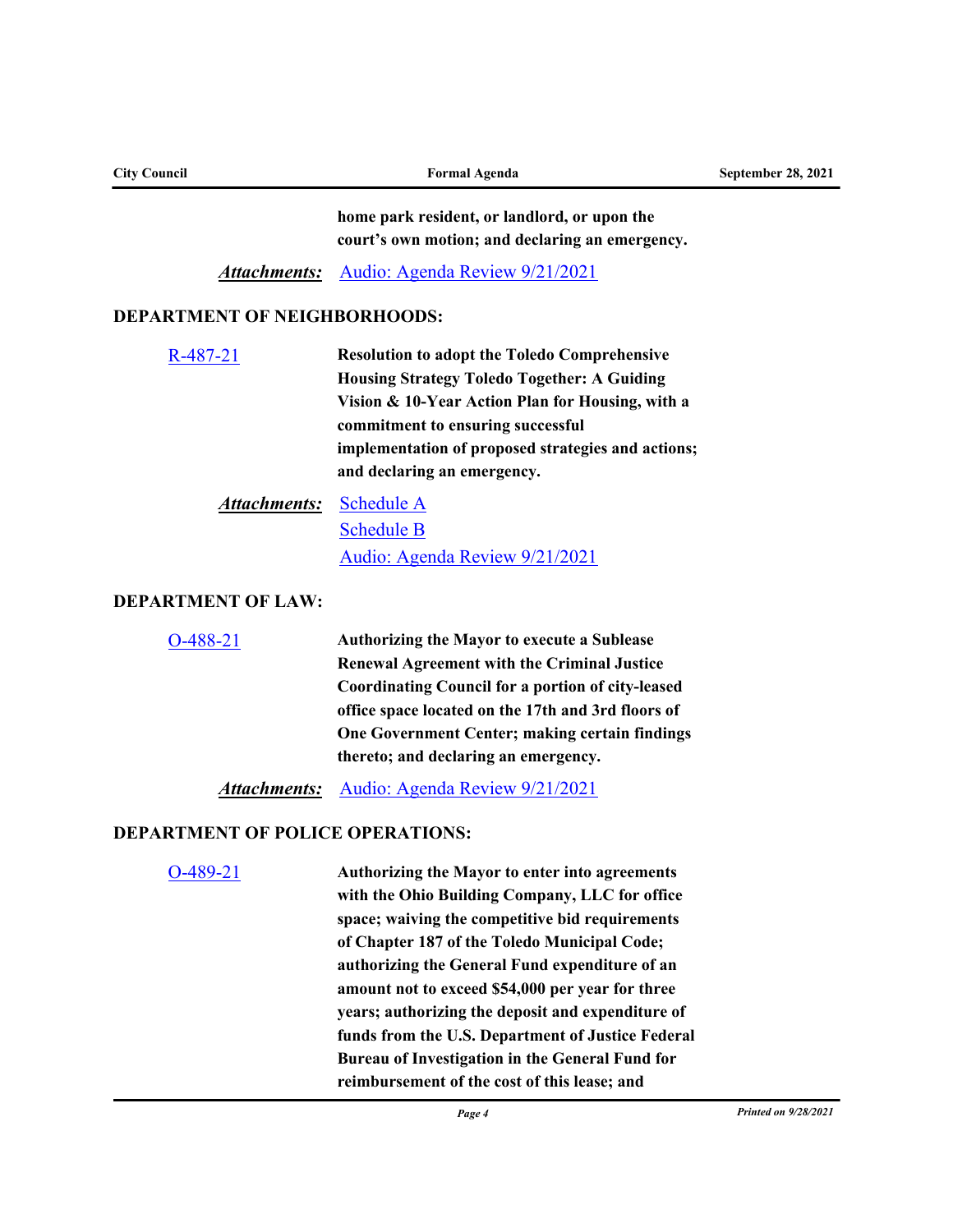**declaring an emergency.**

## *Attachments:* [Audio: Agenda Review 9/21/2021](http://toledo.granicus.com/player/clip/1286?view_id=1&meta_id=149980&redirect=true)

| $O-490-21$ | Authorizing the Mayor to accept and deposit a         |
|------------|-------------------------------------------------------|
|            | grant in the amount of \$40,779.98 from the State of  |
|            | <b>Ohio Department of Public Safety to conduct a</b>  |
|            | <b>Selective Enforcement Program; authorizing the</b> |
|            | appropriation and expenditure from the                |
|            | unappropriated grant proceeds of the Operation        |
|            | Grants Fund; and declaring an emergency.              |
|            |                                                       |

## *Attachments:* [Audio: Agenda Review 9/21/2021](http://toledo.granicus.com/player/clip/1286?view_id=1&meta_id=149982&redirect=true)

| $O-491-21$ | Authorizing the Mayor to accept and deposit a        |
|------------|------------------------------------------------------|
|            | grant in the amount of \$38,279.98 from the State of |
|            | Ohio Department of Public Safety to conduct an       |
|            | <b>Impaired Driving Enforcement Program;</b>         |
|            | authorizing the appropriation and expenditure        |
|            | from the unappropriated grant proceeds of the        |
|            | <b>Operation Grants Fund; and declaring an</b>       |
|            | emergency.                                           |

#### *Attachments:* [Audio: Agenda Review 9/21/2021](http://toledo.granicus.com/player/clip/1286?view_id=1&meta_id=149984&redirect=true)

| $O-492-21$ | Authorizing the Mayor to enter into a contract for |
|------------|----------------------------------------------------|
|            | the purchase of ballistic vests; authorizing the   |
|            | expenditure in an amount not to exceed \$122,220   |
|            | for the purchase of ballistic vests; waiving the   |
|            | competitive bid requirements of Chapter 187 of the |
|            | Toledo Municipal Code; and declaring an            |
|            | emergency.                                         |

## *Attachments:* [Audio: Agenda Review 9/21/2021](http://toledo.granicus.com/player/clip/1286?view_id=1&meta_id=149986&redirect=true)

| $O-493-21$ | Authorizing the Mayor to enter into a contract for  |
|------------|-----------------------------------------------------|
|            | the purchase of police radios; authorizing the      |
|            | expenditure in an amount not to exceed \$67,797 for |
|            | the purchase of police radios; waiving the          |
|            | competitive bid requirements of Chapter 187 of the  |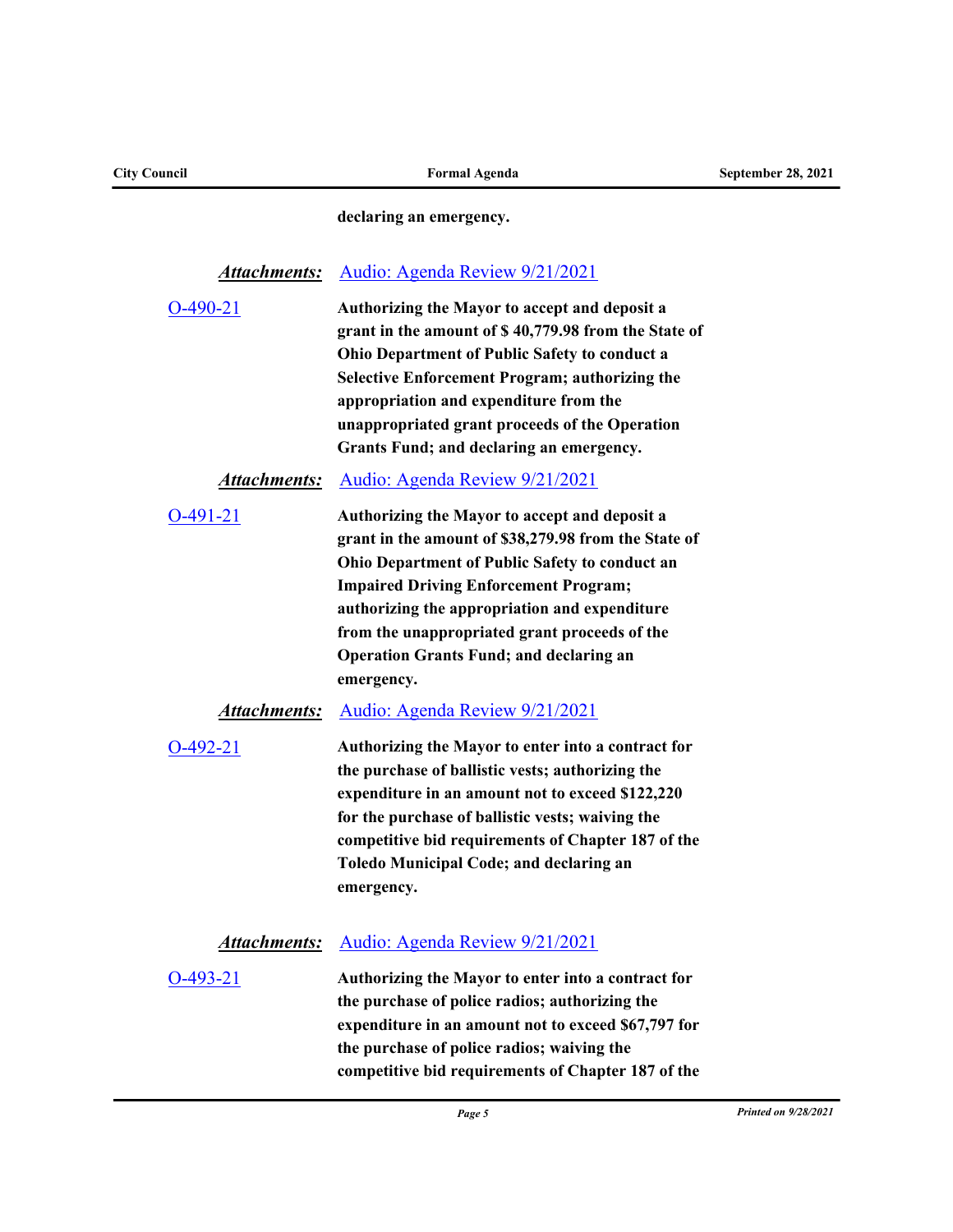| <b>City Council</b>                    | <b>Formal Agenda</b>                                                                                                                                                                                                                                                                                                                                                                                                                                 | <b>September 28, 2021</b> |
|----------------------------------------|------------------------------------------------------------------------------------------------------------------------------------------------------------------------------------------------------------------------------------------------------------------------------------------------------------------------------------------------------------------------------------------------------------------------------------------------------|---------------------------|
|                                        | <b>Toledo Municipal Code; and declaring an</b><br>emergency.                                                                                                                                                                                                                                                                                                                                                                                         |                           |
|                                        | <b>Attachments:</b> Audio: Agenda Review 9/21/2021                                                                                                                                                                                                                                                                                                                                                                                                   |                           |
| <b>DEPARTMENT OF PUBLIC UTILITIES:</b> |                                                                                                                                                                                                                                                                                                                                                                                                                                                      |                           |
| $O-494-21$                             | Authorizing the Mayor to enter into a contract<br>with Sal Chemical for the emergency purchase of<br>sodium fluorosilicate for the treatment of water;<br>waiving the competitive procurement<br>requirements of Toledo Municipal Code Chapter<br>187; authorizing the expenditure of an amount not<br>to exceed \$22,000 from the Water Operating Fund;<br>and declaring an emergency.                                                              |                           |
| <b>Attachments:</b>                    | <b>Bullet Points</b><br>Audio: Agenda Review 9/21/2021                                                                                                                                                                                                                                                                                                                                                                                               |                           |
| $O-495-21$                             | Authorizing the mayor to enter into a Hazardous<br><b>Materials Training Grant Agreement with the</b><br><b>Public Utilities Commission of Ohio (PUCO);</b><br>authorizing the mayor to accept and deposit<br>\$43,923 in grant proceeds into the Operation<br>Grants Fund; authorizing the appropriation and<br>expenditure of grant funds; authorizing the mayor<br>to accept bids and execute necessary contracts; and<br>declaring an emergency. |                           |
|                                        | <b>Attachments:</b> Bullet Points<br><b>Finding and Order</b><br><b>Signed Agreement</b><br>Audio: Agenda Review 9/21/2021                                                                                                                                                                                                                                                                                                                           |                           |
| <b>DEPARTMENT OF DEVELOPMENT:</b>      |                                                                                                                                                                                                                                                                                                                                                                                                                                                      |                           |
| $O-496-21$                             | Authorizing the Mayor to enter into a Third                                                                                                                                                                                                                                                                                                                                                                                                          |                           |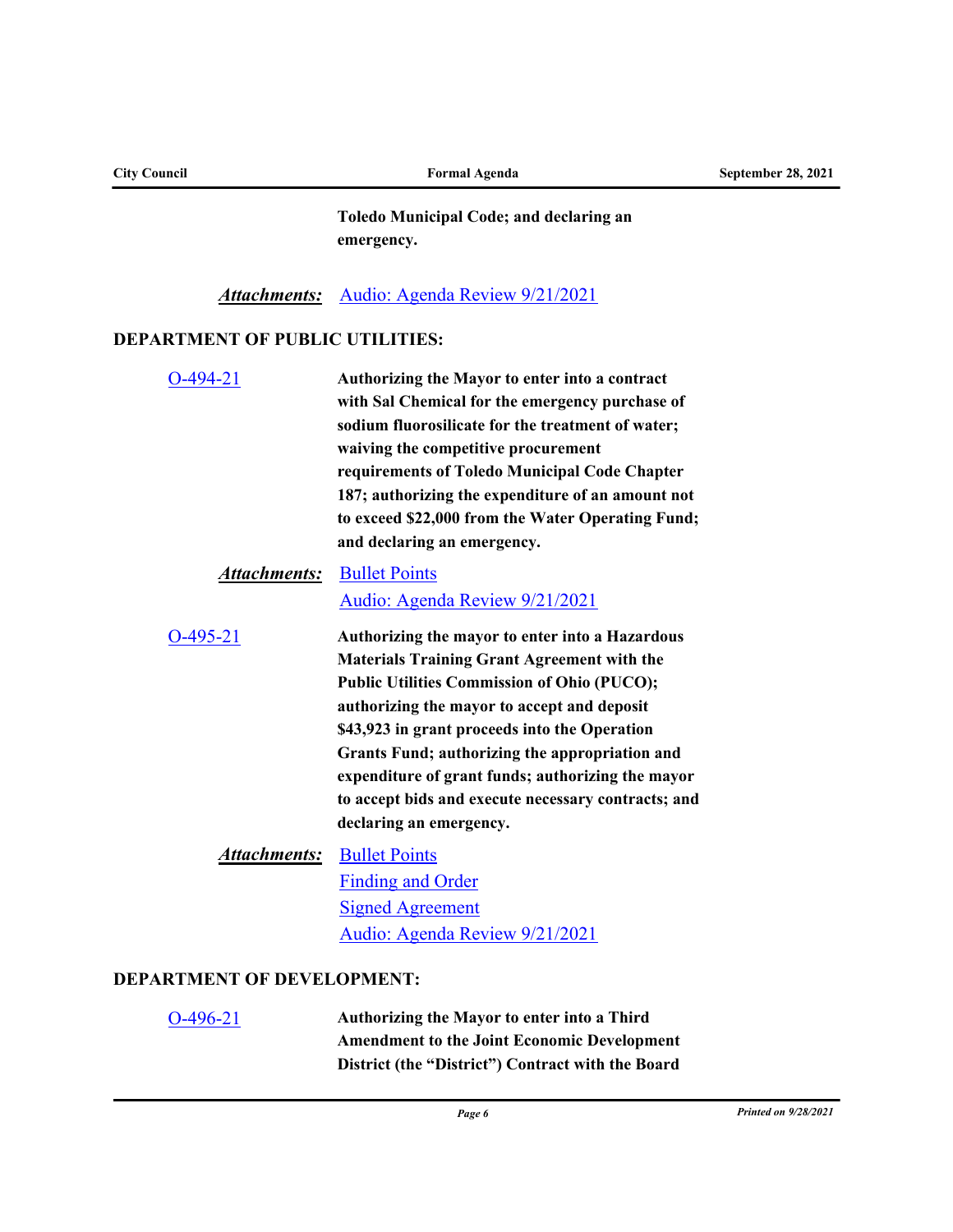| <b>City Council</b>           | <b>Formal Agenda</b>                                                                                                                                                                                                                                                                                                                                                                                                                                                  | September 28, 2021 |
|-------------------------------|-----------------------------------------------------------------------------------------------------------------------------------------------------------------------------------------------------------------------------------------------------------------------------------------------------------------------------------------------------------------------------------------------------------------------------------------------------------------------|--------------------|
|                               | of Trustees of Troy Township, Wood County, Ohio,<br>for the purpose of allowing the District Board to<br>grant job creation incentive grants; and declaring<br>an emergency.                                                                                                                                                                                                                                                                                          |                    |
| <b>Attachments:</b>           | <b>Exhibit A</b><br>Audio: Agenda Review 9/21/2021                                                                                                                                                                                                                                                                                                                                                                                                                    |                    |
| $O-497-21$                    | Authorizing the appropriation and expenditure of<br>\$37,300 from the General Fund for emergency<br>repairs to the building located at 117 Main Street<br>Toledo, Ohio; authorizing the mayor to enter into<br>an agreement with My Great Escape, LLC;<br>authorizing the certification and assessment of<br>nuisance abatement costs to the property owner(s);<br>waiving the competitive procurement<br>requirements of the TMC 187; and declaring an<br>emergency. |                    |
|                               | <b>Attachments:</b> Audio: Agenda Review 9/21/2021                                                                                                                                                                                                                                                                                                                                                                                                                    |                    |
| <b>DEPARTMENT OF FINANCE:</b> |                                                                                                                                                                                                                                                                                                                                                                                                                                                                       |                    |
| $O-498-21$                    | Authorizing appropriations and budget<br>adjustments within the 2021 Approved Operating<br>and Capital Improvement Budgets; and declaring<br>an emergency.                                                                                                                                                                                                                                                                                                            |                    |

# Attachments: [Schedule A](http://toledo.legistar.com/gateway.aspx?M=F&ID=d8b33f11-d1ce-440b-929b-3b329deec525.pdf) [Audio: Agenda Review 9/21/2021](http://toledo.granicus.com/player/clip/1286?view_id=1&meta_id=150008&redirect=true)

# **DEPARTMENT OF PUBLIC UTILITIES:**

| <b>Authorizing and expressing Toledo City Council's</b> |
|---------------------------------------------------------|
| support for the mayor to prepare and submit             |
| applications to participate in the Ohio Public          |
| <b>Works Commission, State Capital Improvement</b>      |
| and Local Transportation Improvement Programs           |
| and to execute agreements as necessary and              |
| appropriate for obtaining this financial assistance;    |
| and declaring an emergency.                             |
|                                                         |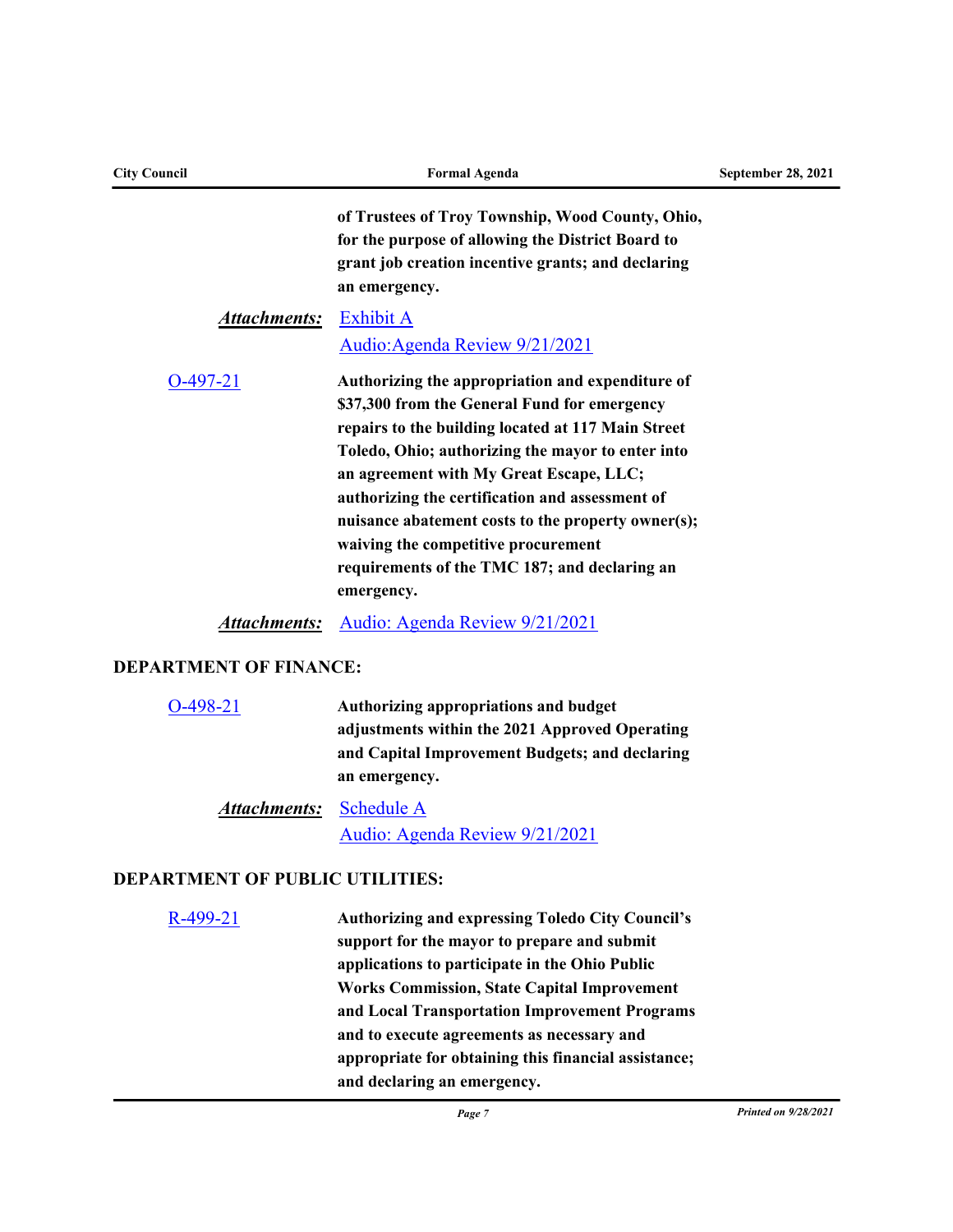# Attachments: [Bullet Points](http://toledo.legistar.com/gateway.aspx?M=F&ID=57011666-f3e8-4baa-9aea-818ba2863ea2.doc) [Audio: Agenda Review 9/21/2021](http://toledo.granicus.com/player/clip/1286?view_id=1&meta_id=150012&redirect=true)

## **DEPARTMENT OF FINANCE:**

| $O-500-21$                | An ordinance authorizing the Mayor to accept and<br>enter into a cooperative agreement between the<br><b>City of Toledo and the Ohio Water Development</b><br>Authority for the refinancing all or a portion of the<br>outstanding principal balance of the City's<br>\$26,945,000 Water System Revenue Bonds, Series<br>2012A the proceeds of which were used for the<br>purpose of paying costs of various capital<br>improvements to the City's water supply, storage<br>and distribution system, and declaring an<br>emergency. |
|---------------------------|-------------------------------------------------------------------------------------------------------------------------------------------------------------------------------------------------------------------------------------------------------------------------------------------------------------------------------------------------------------------------------------------------------------------------------------------------------------------------------------------------------------------------------------|
| Attachments:              | Audio: Agenda Review 9/21/2021                                                                                                                                                                                                                                                                                                                                                                                                                                                                                                      |
| $R-501-21$                | Accepting the property tax amounts and rates for<br>the 2022 budget as determined by the County<br>Budget Commission; authorizing the necessary tax<br>levies, certifying said levies to the County Auditor;<br>and declaring an emergency.                                                                                                                                                                                                                                                                                         |
| <b>Attachments:</b>       | Audio: Agenda Review 9/21/2021                                                                                                                                                                                                                                                                                                                                                                                                                                                                                                      |
| $R - 502 - 21$            | <b>Authorizing the Finance Director to request</b><br>advances from the Lucas County Auditor's office;<br>and declaring an emergency.                                                                                                                                                                                                                                                                                                                                                                                               |
| At <u>tachments:</u>      | Audio: Agenda Review 9/21/2021                                                                                                                                                                                                                                                                                                                                                                                                                                                                                                      |
| <b>THE CLERK REPORTS:</b> |                                                                                                                                                                                                                                                                                                                                                                                                                                                                                                                                     |
| $R-503-21$                | Declaring the intent to designate the building<br>located at 401 Main Street, Toledo, Ohio a historic<br>landmark; and declaring an emergency.                                                                                                                                                                                                                                                                                                                                                                                      |
| Attachments:              | Application<br>Audio: Agenda Review 9/21/2021                                                                                                                                                                                                                                                                                                                                                                                                                                                                                       |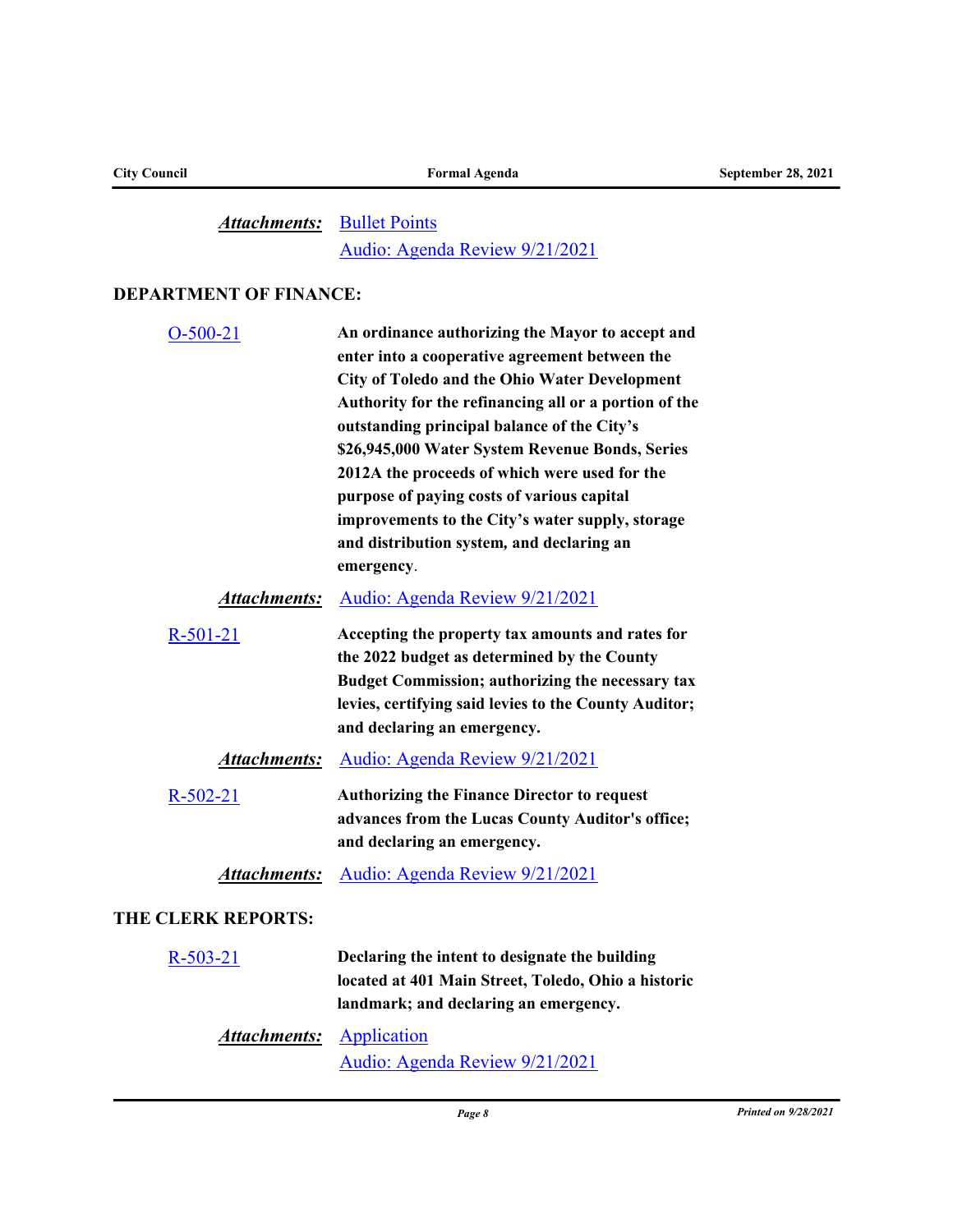| <b>City Council</b>         | <b>Formal Agenda</b>                                                                                                                                                                                                                                     | September 28, 2021 |  |  |
|-----------------------------|----------------------------------------------------------------------------------------------------------------------------------------------------------------------------------------------------------------------------------------------------------|--------------------|--|--|
| $R-504-21$                  | Declaring the intent to vacate the alley running<br>north and south adjacent to Lot 10 of the Roberts<br>Subdivision, for 125 feet, located between Machen<br><b>Street and Delaware in Toledo, Lucas County</b><br>Ohio; and declaring an emergency.    |                    |  |  |
| Attachments:                | Audio: Agenda Review 9/21/2021                                                                                                                                                                                                                           |                    |  |  |
| <b>REPORTS AS APPROVED:</b> | <b>COUNCIL PRESIDENT CHERRY, CHAIR, ZONING &amp; PLANNING COMMITTEE,</b>                                                                                                                                                                                 |                    |  |  |
| $O-505-21$                  | Changing the zoning maps attached to Part 11,<br>Planning and Zoning, Toledo Municipal Code, for<br>the property located at 2724 W. Laskey Road, in<br>the City of Toledo, Lucas County, Ohio; and<br>declaring an emergency.                            |                    |  |  |
| <u>Attachments:</u>         | <b>Plan Commission Report</b>                                                                                                                                                                                                                            |                    |  |  |
| $O-506-21$                  | Changing the zoning maps attached to Part 11,<br>Planning and Zoning, Toledo Municipal Code, for<br>the property located at 4747 Heatherdowns<br>Boulevard, in the City of Toledo, Lucas County,<br>Ohio; and declaring an emergency.                    |                    |  |  |
| <u>Attachments:</u>         | <b>Plan Commission Report</b>                                                                                                                                                                                                                            |                    |  |  |
| $O-507-21$                  | <b>Adopting the Institutional Master Plan for the</b><br>property located at 4747 Heatherdowns Boulevard,<br>in the City of Toledo, Lucas County, Ohio; and<br>declaring an emergency.                                                                   |                    |  |  |
| Attachments:                | <b>Plan Commission Report</b>                                                                                                                                                                                                                            |                    |  |  |
| $O-508-21$                  | <b>Granting a Special Use Permit, for a Gas Station</b><br>with Convenience Store for a site located at 2441 S.<br>Reynolds Rd, in the City of Toledo, Lucas County,<br>Ohio; subject to certain conditions and a waiver;<br>and declaring an emergency. |                    |  |  |
| <b>Attachments:</b>         | <b>Plan Commission Report</b>                                                                                                                                                                                                                            |                    |  |  |
| $O-509-21$                  | Changing the zoning maps attached to Part 11,                                                                                                                                                                                                            |                    |  |  |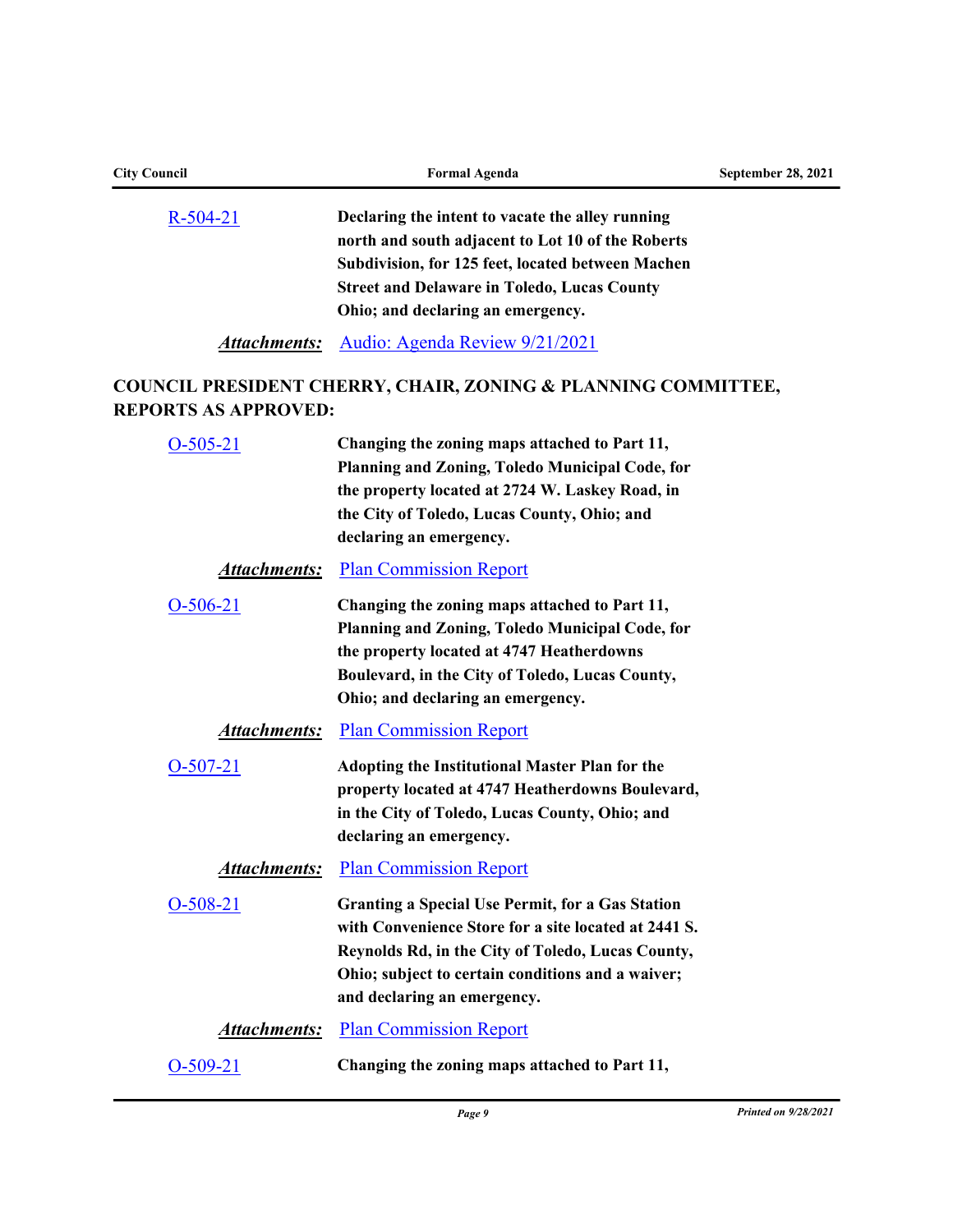| <b>City Council</b> | <b>Formal Agenda</b>                                                                                 | September 28, 2021 |
|---------------------|------------------------------------------------------------------------------------------------------|--------------------|
|                     | Planning and Zoning, Toledo Municipal Code, for<br>the property located at 220 Mel Simon Drive, 5901 |                    |
|                     | Skyview Drive & 301 New Towne Sq., in the City of                                                    |                    |
|                     | Toledo, Lucas County, Ohio; and declaring an<br>emergency.                                           |                    |
| Attachments:        | <b>Plan Commission Report</b>                                                                        |                    |
| $O-510-21$          | <b>Amending Toledo Municipal Code (TMC), Part</b>                                                    |                    |
|                     | <b>Eleven, Replacing "One Stop Shop, Building</b>                                                    |                    |
|                     | <b>Inspection, and Code Enforcement" with "Division</b>                                              |                    |
|                     | of Building Inspection" and replacing                                                                |                    |
|                     | "Commissioner of Building Inspection and Code                                                        |                    |
|                     | <b>Enforcement</b> " with "Commissioner of Building                                                  |                    |
|                     | Inspection"; and declaring an emergency.                                                             |                    |
| Attachments:        | <b>Plan Commission Report</b>                                                                        |                    |

# **COUNCIL PRESIDENT CHERRY, CHAIR, ZONING & PLANNING COMMITTEE, REPORTS AS DISAPPROVED:**

| $O-511-21$ | Granting a Special Use Permit, for a Used Car Lot<br>for a site located at 3952 Jackman Road, in the City<br>of Toledo, Lucas County, Ohio; subject to certain<br>conditions; and declaring an emergency.                                                                                                                                                                                                |  |  |  |  |  |  |
|------------|----------------------------------------------------------------------------------------------------------------------------------------------------------------------------------------------------------------------------------------------------------------------------------------------------------------------------------------------------------------------------------------------------------|--|--|--|--|--|--|
|            | <b>Attachments:</b> Plan Commission Report                                                                                                                                                                                                                                                                                                                                                               |  |  |  |  |  |  |
|            | <b>ITEM LIKELY TO BE GIVEN IMMEDIATE CONSIDERATION:</b>                                                                                                                                                                                                                                                                                                                                                  |  |  |  |  |  |  |
| $O-512-21$ | Authorizing the appropriation and expenditure of<br>\$875,000 from the Capital Improvement Fund for<br>the emergency purchase of packer trucks for the<br>Division of Streets, Bridges & Harbor; authorizing<br>the mayor to enter into an agreement with Flag<br>City Mack and New Way Refuse Sales; waiving the<br>competitive procurement requirements of the<br>TMC 187; and declaring an emergency. |  |  |  |  |  |  |

**Attachments:** [Bullet Points](http://toledo.legistar.com/gateway.aspx?M=F&ID=c896c9b2-f811-4c3b-8954-5e518b4df14a.docx)